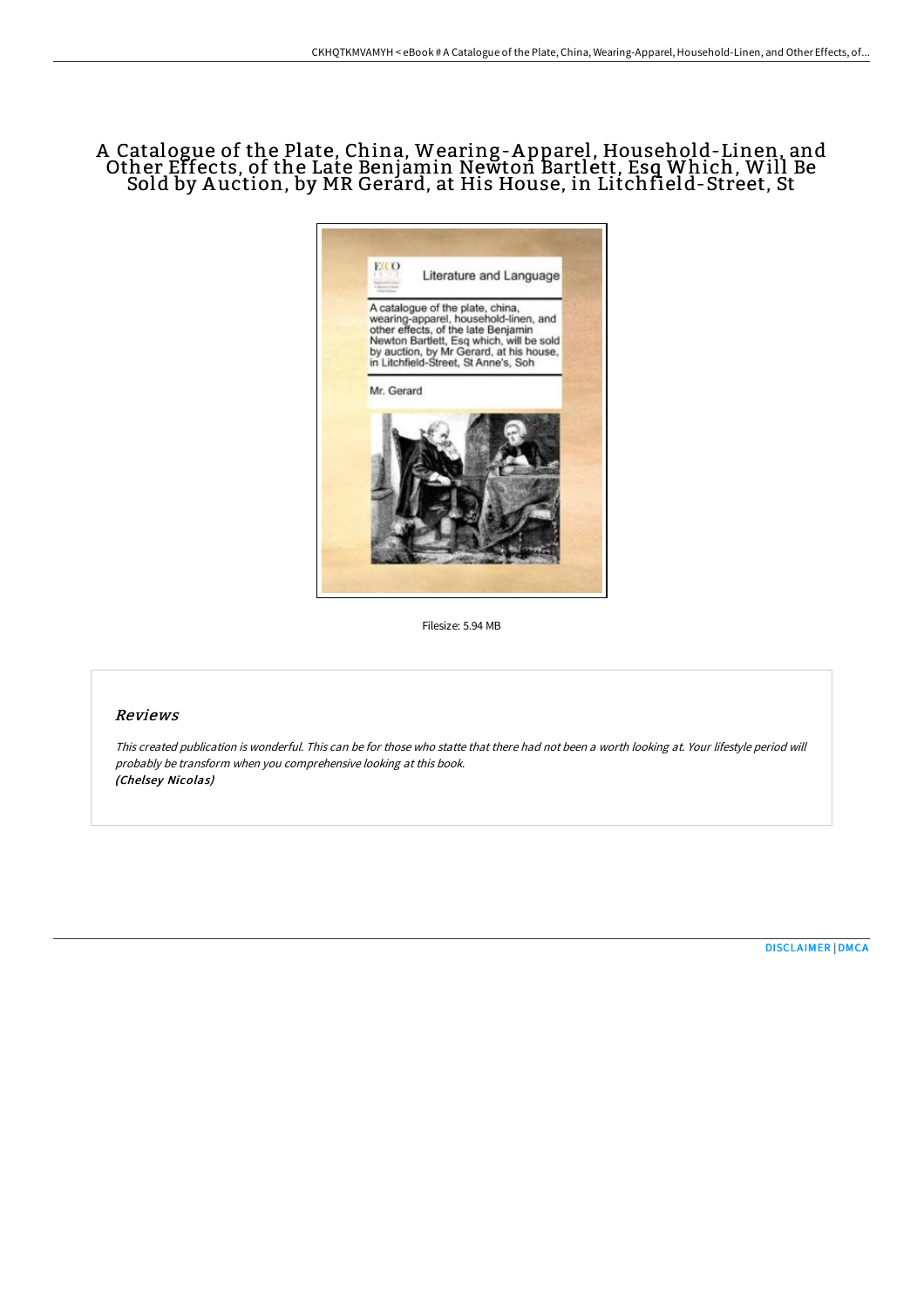# A CATALOGUE OF THE PLATE, CHINA, WEARING-APPAREL, HOUSEHOLD-LINEN, AND OTHER EFFECTS, OF THE LATE BENJAMIN NEWTON BARTLETT, ESQ WHICH, WILL BE SOLD BY AUCTION, BY MR GERARD, AT HIS HOUSE, IN LITCHFIELD-STREET, ST



To get A Catalogue of the Plate, China, Wearing-Apparel, Household-Linen, and Other Effects, of the Late Benjamin Newton Bartlett, Esq Which, Will Be Sold by Auction, by MR Gerard, at His House, in Litchfield-Street, St eBook, remember to click the button beneath and save the file or gain access to other information that are related to A CATALOGUE OF THE PLATE, CHINA, WEARING-APPAREL, HOUSEHOLD-LINEN, AND OTHER EFFECTS, OF THE LATE BENJAMIN NEWTON BARTLETT, ESQ WHICH, WILL BE SOLD BY AUCTION, BY MR GERARD, AT HIS HOUSE, IN LITCHFIELD-STREET, ST book.

Gale Ecco, Print Editions, 2010. PAP. Condition: New. New Book. Delivered from our UK warehouse in 4 to 14 business days. THIS BOOK IS PRINTED ON DEMAND. Established seller since 2000.

 $\overline{\text{pos}}$ Read A Catalogue of the Plate, China, [Wearing-Apparel,](http://bookera.tech/a-catalogue-of-the-plate-china-wearing-apparel-h.html) Household-Linen, and Other Effects, of the Late Benjamin Newton Bartlett, Esq Which, Will Be Sold by Auction, by MR Gerard, at His House, in Litchfield-Street, St Online<br>Depromined PDF A Catalogue of the Plate, China, Wearing-Apparel, Household-Linen, and Other Effects, of the Download PDF A Catalogue of the Plate, China, [Wearing-Apparel,](http://bookera.tech/a-catalogue-of-the-plate-china-wearing-apparel-h.html) Household-Linen, and Other Effects, of the Late Benjamin Newton Bartlett, Esq Which, Will Be Sold by Auction, by MR Gerard, at His House, in Litchfield-Street, St